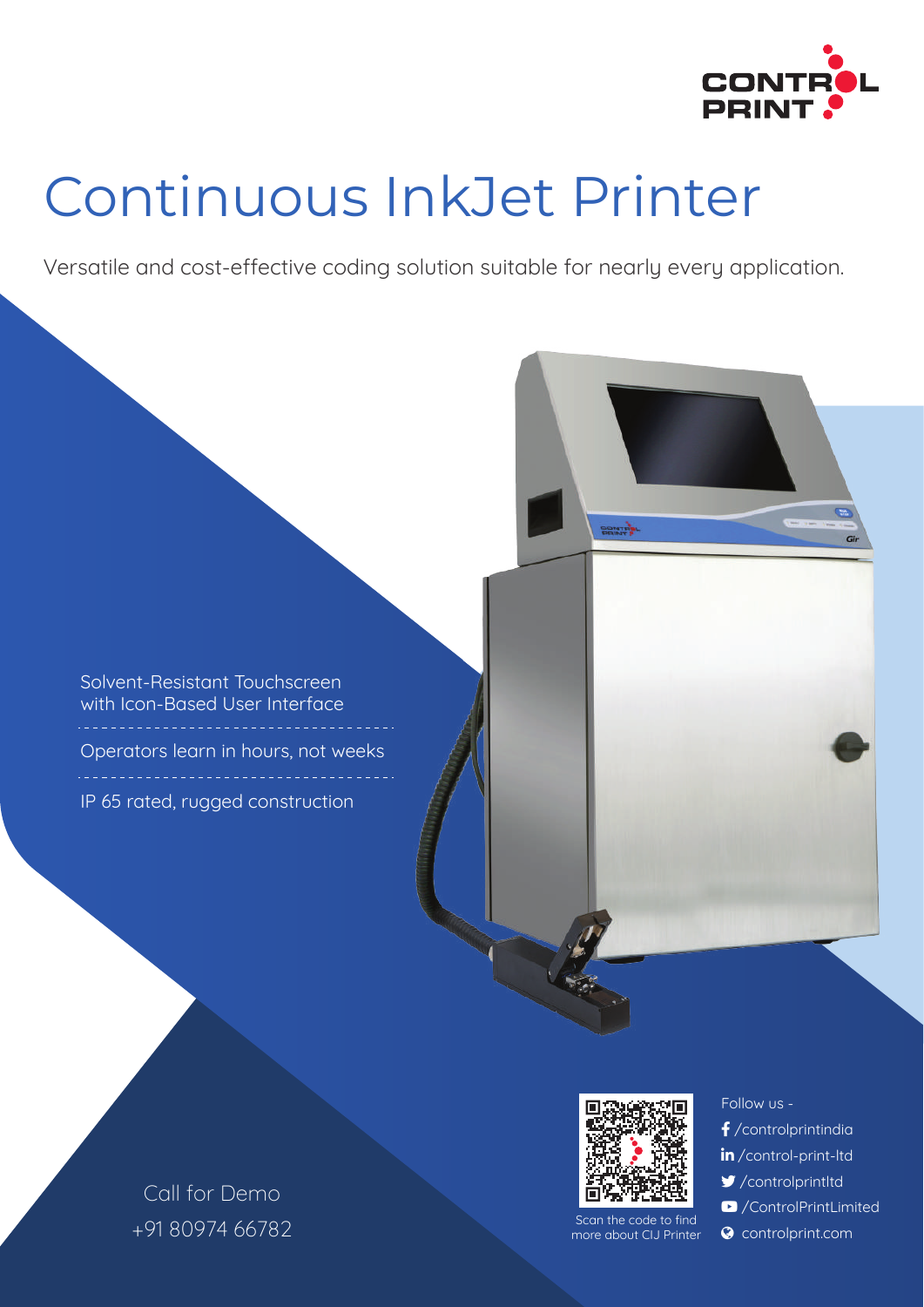## The Next Generation Printer for Several Coding Needs

#### Using world-class technology, the GIR and Sundarban are built keeping the Indian factories in mind.

The Control Print GIR and SUNDARBAN are Continuous Inkjet Printers based on a non-contact precision marking technology.

Its ability to handle an entire range of high-performance inks makes this solution the most versatile coding technology. Suitable for an entire range of variable data coding applications. Possibilities include the application of Dates, Logos, Barcodes, Lot Numbers, Longer Texts, Graphics and Pricing information.



#### **Reliability**

- Fully stainless steel design
- IP65 protection class
- $\odot$  In-built battery backup for proper shutdown in a power outage
- Dual PTFE based, medical device grade diaphragm pumps, for pressure and suction
- Visual ink jet monitoring through an integrated stroboscopic magnifying glass
- $\odot$  Only five valves in the entire system; no valves in the printhead
- $\odot$  Periodical ink care cycles for pigmented inks even when the printer is in the off state
- Auto flush protection for safe shutdown and smooth restart
- $\oslash$  Make up recovery system for dramatically reduced solvent consumption which results in very low running cost. (Available only in Sundarban model)





- Ease of Use
- $\odot$  Solvent Resistant TFT Touch screen with Graphic User Interface
- What-you-see-is-what-you-get interface helps to reduce the operational errors
- $\odot$  Selection of local and foreign languages for the touchscreen interface
- $\oslash$  Automatic error diagnostics for cautions and easy troubleshooting
- User profile manager with multiple levels of access



#### Print Quality & Features

- $\odot$  Industry-leading 50 mm throw distance
- $\odot$  Speeds of up to 600 meters per minute
- $\odot$  Possibility to print 8 lines with industry-leading vertical resolutions of 48 Pixels
- $\odot$  Print in any line configuration, and even on curved irregular print surfaces
- $\oslash$  As a standard feature allows to code in any language including foreign & local Indian languages
- ⊗ Solvent flushing of Nozzle and Return Line in every shutdown and smooth start up is guaranteed
- $\oslash$  Shutter protection to safeguard Nozzle and Ink lines from environmental exposure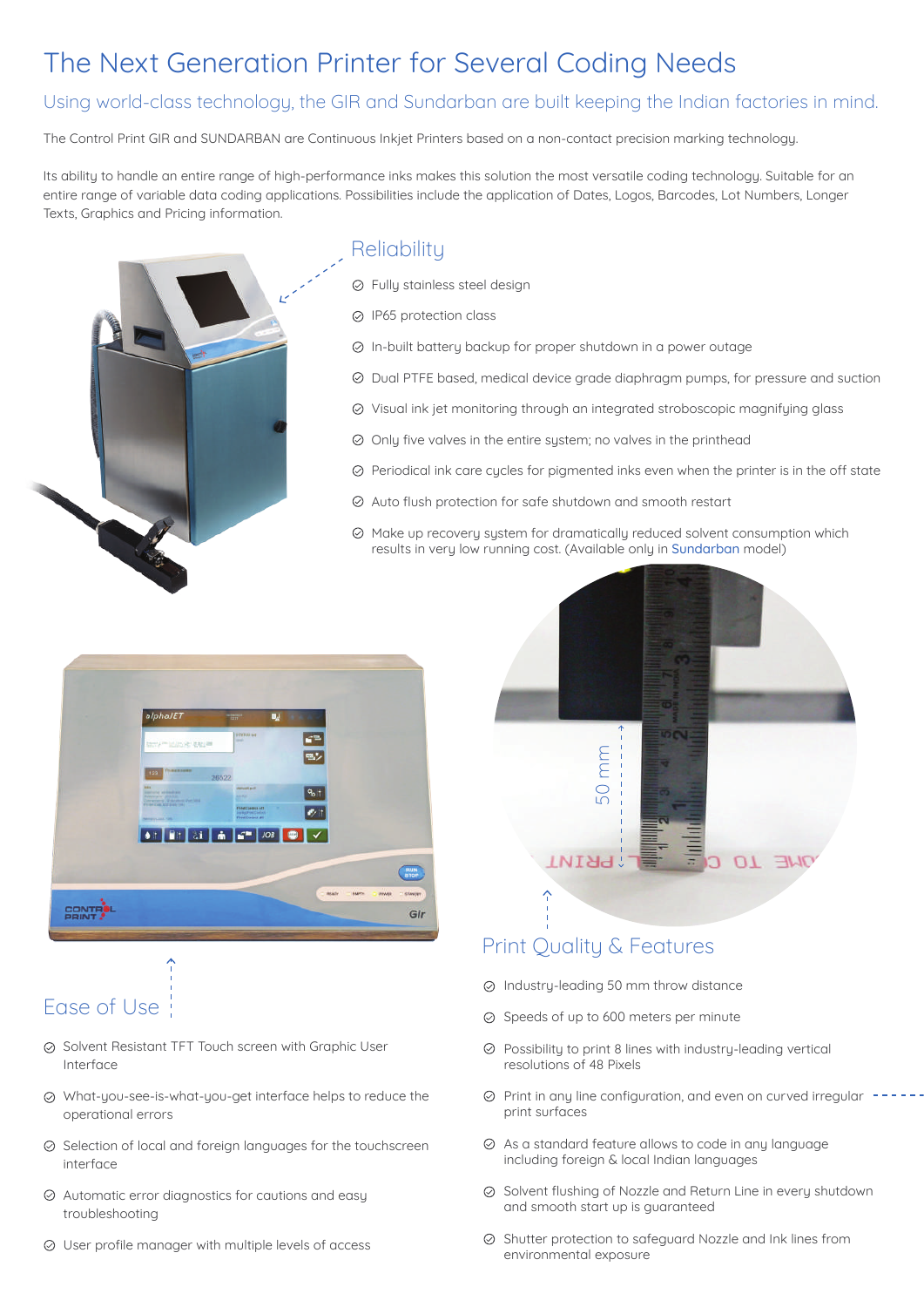#### Technical Specification

**Difference highlighted in yellow color**



### Flexibility, Communication & Integration

- $\odot$  Compact footprint and small printhead size
- LAN / USB / RS 232 (optional) port for communication
- $\odot$  Network capable through a wireless adapter
- $\oslash$  Digital I/O port with 8 inputs and 4 outputs
- 4 colour signal beacon optional
- Remote socket
- $\odot$  Potential free programmable alarm relay
- $\oslash$  Inbuilt software capability for direct communication with camera or Datamatrix barcode a camera scanner, database access, or other requirements



|                                              | <b>GIR</b>                                                                                                                                 | <b>SUNDARBAN</b>                                                                                                                           |
|----------------------------------------------|--------------------------------------------------------------------------------------------------------------------------------------------|--------------------------------------------------------------------------------------------------------------------------------------------|
| Display                                      | 8" TFT-Touchscreen Display<br>800 x 600 pixel resolution<br>firmly integrated                                                              | 8" TFT-Touchscreen Display<br>800 x 600 pixel resolution<br>firmly integrated                                                              |
| <b>Housing Material</b>                      | <b>Stainless Steel</b>                                                                                                                     | <b>Stainless Steel</b>                                                                                                                     |
| <b>Protection Class</b>                      | IP 65                                                                                                                                      | IP 65                                                                                                                                      |
| Dimensions of Unit                           | 590 x 320 x 320 mm incl. of<br>terminal                                                                                                    | 590 x 320 x 320 mm incl. of<br>terminal                                                                                                    |
| Weight                                       | $216 \times 40 \times 42$ mm                                                                                                               | $216 \times 40 \times 42$ mm                                                                                                               |
| Dimension of Print head                      | 26 Kgs                                                                                                                                     | 26 Kgs                                                                                                                                     |
| Length of print head supply line             | 3 meter (optional 4 m or 6 m)                                                                                                              | 3 meter (optional 4 m or 6 m)                                                                                                              |
| <b>Electrical Connection</b>                 | 100-240VAC 1.4 Amp 50/60 Hz<br>Output 30VDC 2.5Amp 75 W                                                                                    | 100-240VAC 1.4 Amp 50/60 Hz<br>Output 30VDC 2.5Amp 75 W                                                                                    |
| <b>Operating Temperature</b>                 | $+5$ deg C to $+50$ deg C<br>(Dep. On ink)                                                                                                 | $+5$ deg C to $+50$ deg C<br>(Dep. On ink)                                                                                                 |
| Relative air humidity (Max)                  | 90% non condensing                                                                                                                         | 90% non condensing                                                                                                                         |
| Compressed air required                      | No                                                                                                                                         | No                                                                                                                                         |
| Number of print heads                        | 1                                                                                                                                          | 1                                                                                                                                          |
| Interfaces                                   | Internal Ethernet, RS 232<br>(optional), 2 x parallel inputs<br>(product sensor, encoder)<br>Remote-socket or<br>4-color alarm-beacon, USB | Internal Ethernet, RS 232<br>(optional), 2 x parallel inputs<br>(product sensor, encoder)<br>Remote-socket or<br>4-color alarm-beacon, USB |
| Nozzle Size                                  | 55µm & 70µm                                                                                                                                | 55µm & 70µm                                                                                                                                |
| Alarm output                                 | Yes                                                                                                                                        | Yes                                                                                                                                        |
| Switchover of text via IO port               | Yes                                                                                                                                        | Yes                                                                                                                                        |
| Ink Circulation / Stirrer                    | Yes, for Pigmented inks                                                                                                                    | Yes, for Pigmented inks                                                                                                                    |
| Print head excess pressure term Optional     |                                                                                                                                            | Optional                                                                                                                                   |
| Revolutionary Nozzle<br>anti clogging system | Yes                                                                                                                                        | Yes                                                                                                                                        |
| Make up Recovery System                      | <b>No</b>                                                                                                                                  | <b>Yes</b>                                                                                                                                 |
| Print head Clearance                         | $1 - 25$ mm                                                                                                                                | 1 – 25 mm                                                                                                                                  |
| Font Size                                    | $0.8 - 20$ mm                                                                                                                              | $0.8 - 20$ mm                                                                                                                              |
| Number of print lines                        | Up to 5 Lines of 5x5 matrix<br>(STD). Up to 8 lines (Optional)                                                                             | Up to 5 Lines of 5x5 matrix<br>(STD). Up to 8 lines (Optional)                                                                             |
| Print resolution                             | 32 dots, better resolution<br>(STD). 48 Dots Optional                                                                                      | 32 dots, better resolution<br>(STD). 48 Dots Optional                                                                                      |
| Tower print                                  | 5 x 5 (other sizes available)                                                                                                              | 5 x 5 (other sizes available)                                                                                                              |
| 90 deg printing                              | Yes                                                                                                                                        | Yes                                                                                                                                        |
| Distance measurement                         | Optional                                                                                                                                   | Optional                                                                                                                                   |
| Customer - Specific programs                 | Yes                                                                                                                                        | Yes                                                                                                                                        |
| lnk                                          | Dye-Based, Soft Pigmented &<br>Pigmented                                                                                                   | Dye-Based, Soft Pigmented &<br>Pigmented                                                                                                   |
| Job function                                 | Print Labels for different SKU<br>with its respective print<br>settings can be saved as Job<br>function                                    | Print Labels for different SKU<br>with its respective print<br>settings can be saved as Job<br>function                                    |